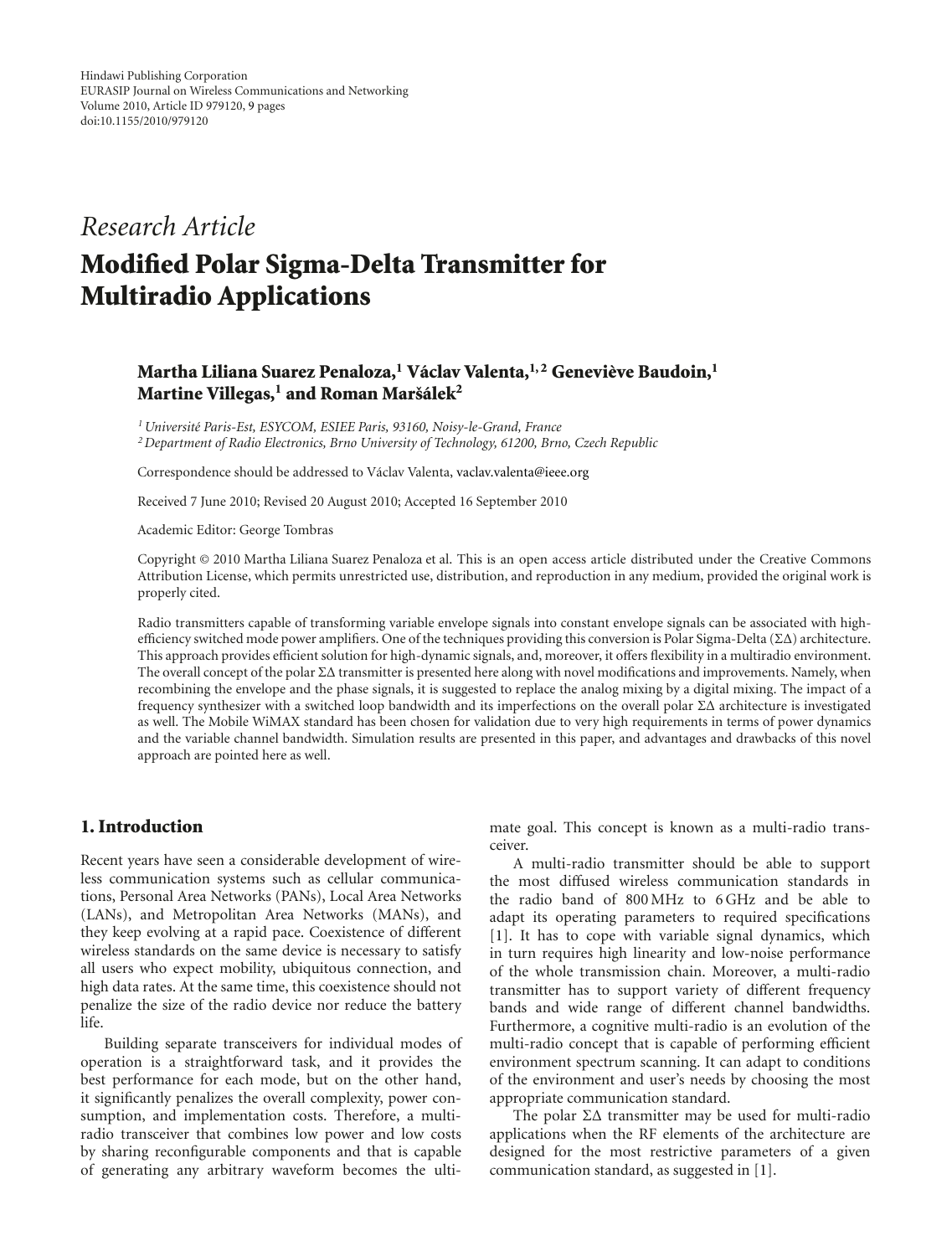The overall architecture of the polar ΣΔ transmitter is given in Section 2. Suggested modifications are presented and analysed afterwards. Mobile WiMAX standard and related simulation parameters are introduced in Section 3. Section 4 is focused on a particular design of a frequency synthesizer and on the impact on the proposed polar  $\Sigma\Delta$  transmitter. The digital mixing approach and simulation results are presented and summarized in Section 5.

# **2. Polar** ΣΔ **Architectures for Multi-Radio Applications**

To reach very high data throughputs, advanced spectrumefficient modulation techniques have been employed in modern wireless communication systems. Unlike modulation techniques used in 2G and preceding wireless systems, most of recent wideband modulation techniques such as the Orthogonal Frequency Division Multiplexing (OFDM) imply high Peak to Average Power Ratio (PAPR) and high degree of RF design complexity. The PAPR may reach up to 29 dB, which is the theoretical maximum in case of the mobile WiMAX standard. This in turn implies stringent linearity requirements on linear Power Amplifiers (PAs) that are typically used in homodyne and heterodyne radio transmitters. However, amplification of variable envelope signals by linear amplifiers results in a significant drop of power efficiency due to the large PAs backoff that is required for distortion-free amplification. A solution to this problem may be offered through linearization techniques [2] or through different signal decomposition techniques [3]. Different architectures based on the signal decomposition principle vary, and they can be classified depending on the way the variable envelope is coded and the way the envelope information is reintroduced to the constant-envelope phase signal (recombination or reconstruction of the variable envelope signal).

Polar architectures decompose the high PAPR signal into two components: a constant envelope phase signal and a variable envelope signal. The complex envelope  $z(t)$  of a baseband-modulated signal (QPSK, m-QAM, OFDM, etc.) can be expressed as

$$
z(t) = zI(t) + jzQ(t).
$$
 (1)

The resulting envelope  $\rho$  and both phase signals  $cos(\phi)$  and  $sin(\phi)$  are separated, mathematically:

$$
\rho(t) = \sqrt{(z_I(t))^2 + (z_Q(t))^2} \,, \tag{2}
$$

$$
\cos(\phi) = \frac{z_I(t)}{\rho(t)}, \quad \sin(\phi) = \frac{z_Q(t)}{\rho(t)}.
$$
 (3)

The purpose of the decomposition is to amplify the constant envelope signal in a high-efficiency nonlinear switched mode RF PA (that offers theoretically 100% efficiency as the current and the voltage arises at different time intervals) and, moreover, to avoid AM/AM and AM/PM distortions [4, 5].



Figure 1: Architecture of a polar ΣΔ transmitter with baseband recombination.

Specific classification of transmitters based on these principles is summarized in [1]. Particularly, two different approaches to the polar ΣΔ transmitter have been introduced in [6, 7].

Polar architecture proposed in [7] modulates the baseband envelope signal *ρ* by a 1-bit low-pass ΣΔ modulator (having a variable output  $\pm a$ ) and thereby transforms the envelope variant signal into a constant envelope signal. Components of the phase signal  $(cos(\phi)$  and  $sin(\phi))$  have inherently constant envelope nature. The envelope and phase signals are then recombined and RF modulated in an IQ modulator or in a modulated Phase Locked Loop (PLL). Since the resulting recombined signal has a constant envelope, a high-efficiency switched mode amplifier can be used. Amplified signal is then filtered by a band-pass filter to restore the initial shape of the signal (Figure 1).

Another approach proposed in [6] is depicted in Figure 2. This architecture has been optimized in [8] to overcome the noise convolution problem and to improve the in-band Signal to Noise Ratio (SNR) performance. Nevertheless, the proposed improvements use feedback loops, which in turn reduce the maximum bandwidth of the input signal (as the whole feedback systems acts as a low-pass filter).

When comparing these two polar architectures, it is evident that in [7], the restoration of the envelope and the phase is carried out in the baseband, and hence, the synchronization becomes easier compared to the RF polar ΣΔ transmitter [6].

Delay mismatch between the envelope and phase signals is not as severe issue as in the classical Envelope Elimination and Restoration (EER) architecture [1]. However, one of the challenges of this architecture (as any polar architecture) comes out from the conversion from Cartesian to Polar coordinates. This conversion leads to bandwidth expansion and, therefore, to higher requirements on the sampling rate.

In the polar architecture proposed in [7], the output signal of the  $\Sigma\Delta$  modulator as well as the  $z_I(t)$  and the  $z_O(t)$  signals ( $ρ \cos(φ)$  and  $ρ \sin(φ)$ ) are digital. Therefore, as shown in Figure 1, two Digital-to-Analog Converters (DACs) need to be employed before the upconversion stage. The sampling frequency of DACs is chosen according to the ΣΔ frequency and it has to be high enough to avoid undesired overlapping of the ΣΔ quantization noise [9]. Communication standards in our multi-radio concept require high ΣΔ frequencies and therefore significant sampling frequency for DACs.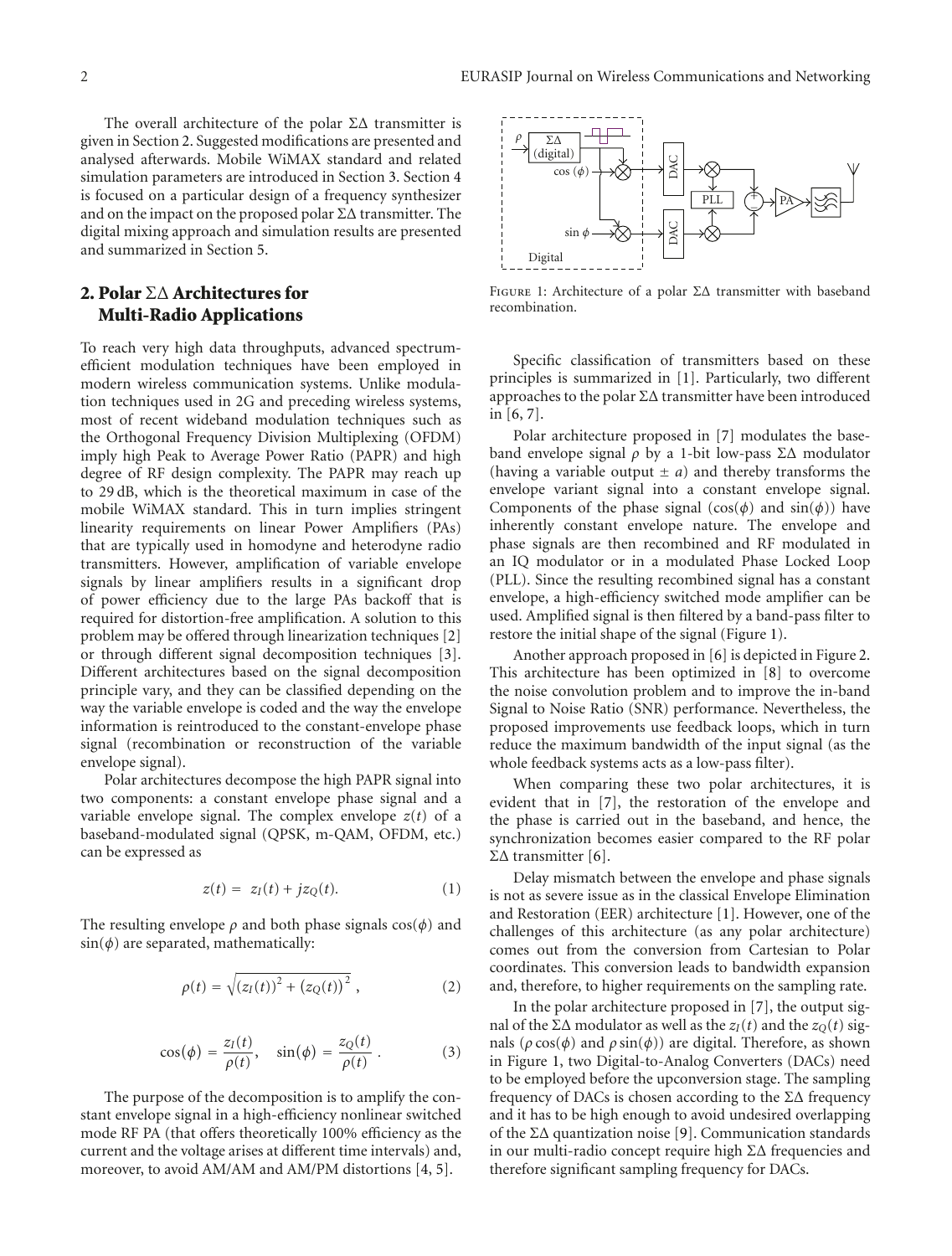

Figure 2: Architecture of a polar ΣΔ transmitter with RF recombination [6].



Figure 3: Architecture of the modified polar ΣΔ transmitter.

From this point onward, the polar  $\Sigma\Delta$  architecture notation will refer to the architecture proposed in [7].

*2.1. Modified Polar* ΣΔ *Architecture.* Instead of decomposing the complex envelope signal into  $\rho(t)$ ,  $\sin(\phi)$ , and  $\cos(\phi)$ as suggested in [7], the modified architecture depicted in Figure 3 separates the envelope and phase signals into  $\rho(t)$ and  $\phi(t)$  and processes them independently. Digital phase signal is converted to analog and then modulated to the carrier frequency  $f_c$ . Finally, the constant envelope signal and the phase signal are recombined. The advantage compared to [7] is that only one DAC is required. Furthermore, DAC frequency requirements can be relaxed. Independent processing of  $\rho(t)$  and  $\phi(t)$  is also suggested in [6]; however, this approach does not consider issues related to DAC conversion and issues regarding the appropriate choice of DAC and  $\Sigma\Delta$  sampling frequencies. The latter issues are analyzed hereafter in detail.

The polar ΣΔ architecture proposed in [7] upconverts the baseband signal to the carrier frequency through an analog IQ modulator. Similarly, the modified ΣΔ architecture we propose here employs an analog multiplier to recombine the envelope and phase signals. The next section suggests generating a digital carrier and replacing the analog mixer by a digital mixer.

*2.2. Polar* ΣΔ *Architecture with Digital Mixing.* Figure 4 presents a scheme of the digital mixing polar ΣΔ architecture. In this case, an All Digital PLL (ADPLL) generates the carrier frequency. The digital mixing can be assured by an AND gate as suggested in [10]. Compared to the architectures proposed in [6, 7], our approach to the  $\Sigma\Delta$  architecture offers more flexibility due to the nature of the digital signal processing, and, moreover, it offers better IC integration.

Synchronization between the envelope and phase signals is a critical point in this particular polar architecture. To



FIGURE 4: Architecture of the polar  $\Sigma\Delta$  transmitter with digital mixing.

overcome this problem, it is suggested in this third approach to use a common reference frequency for the digital PLL and for the ΣΔ modulator.

Multiplication of the  $ΣΔ$  modulated envelope and the modulated phase in the time domain corresponds to a convolution in the frequency domain. The output is then centred at 0,  $3f_0$ ,  $5f_0$ , and so forth, and the quantization noise introduced by the  $ΣΔ$  modulator is symmetrical around the carrier.

# **3. Simulations of the Modified Polar** ΣΔ **Architecture: Mobile WiMAX Validation**

Mobile WiMAX is a very flexible wireless communication standard, which offers a choice among a range of different channel bandwidths that vary depending on the expected throughput and the allocated radio frequency band. The channel bandwidth may vary from 1.75 MHz to 20 MHz.

The multi-radio architecture must support any of the configurations defined by the standard. This communication standard has been chosen in our simulations due to high envelope dynamics, relatively high channel bandwidths and very high requirements for the frequency synthesizer (in terms of integrated phase noise, frequency range, and settling time). The Mobile WiMAX operates at higher frequencies than any other cellular systems, and, hence, this fact draws the attention to the influence of the carrier frequency on the performance of the polar ΣΔ architecture.

*3.1. Mobile WiMAX Technology.* Mobile WiMAX standard supports mapping according to the QPSK, 16-QAM, or 64 QAM constellation schemes using the Orthogonal Frequency Division Multiplexing (OFDM) modulation. OFDMA air interface is based on the OFDM modulation and corresponds to the nonline of sight operation in licensed frequency bands below 11 GHz. The FFT size can vary between 2048, 1024, 512, and 128 [11]. Following parameters characterise the OFDMA: channel bandwidth BW, number of used subcarriers *N*used and DC subcarriers, sampling factor *n*, and the cyclic prefix to useful time ratio *G* [11]. Channel bandwidths and the number of subcarriers are chosen depending on the selected frequency band, channel conditions, capacity, and the expected throughput. The factor *n* depends on the BW. Supported values for the *G* are 1/32, 1/16, 1/8, and 1/4. Certification profiles published by the WiMAX Forum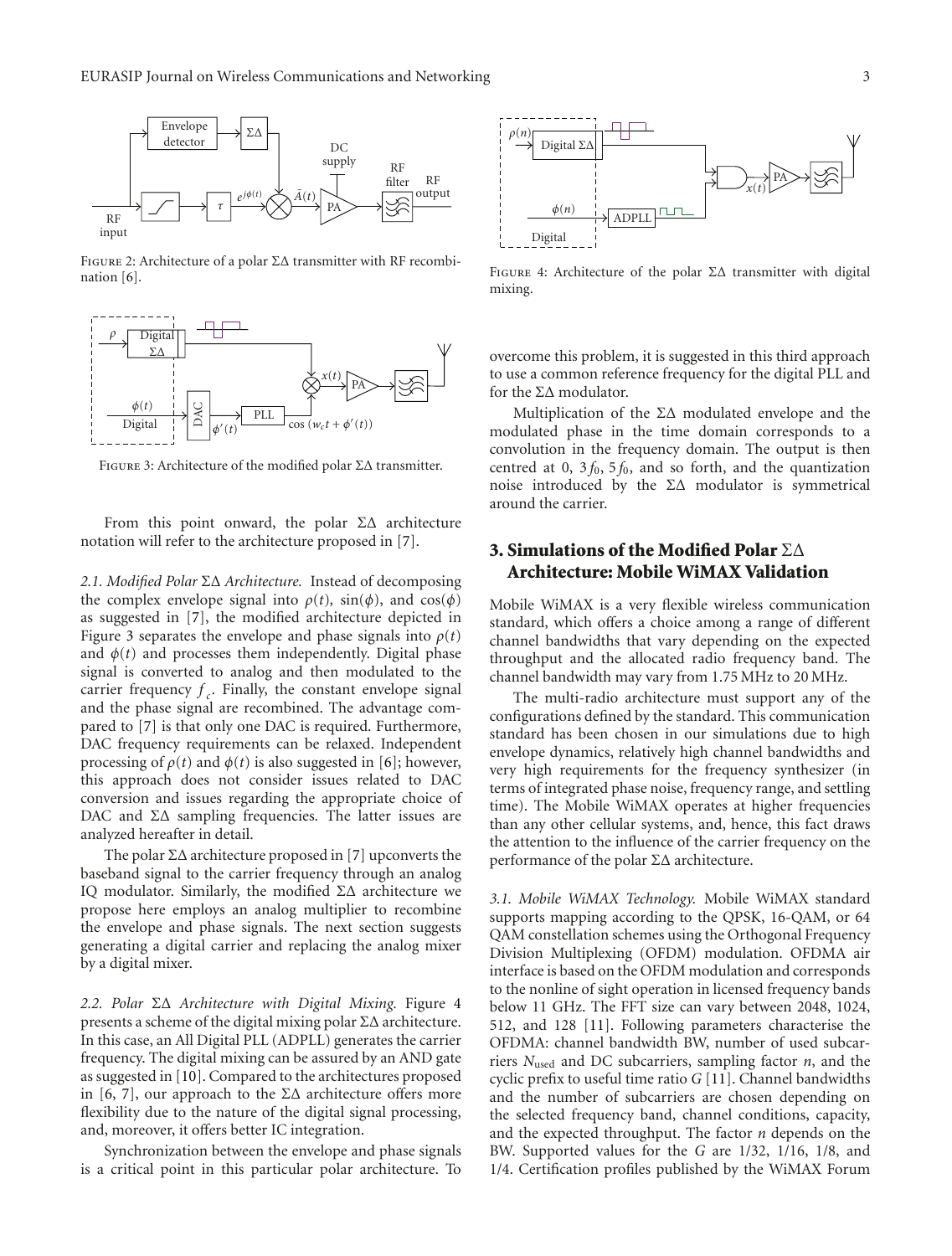TABLE 1: Mobile WiMAX certification profiles [12, 14].

| Frequency<br>band<br>(MHz) | Channel<br><b>BW</b><br>(MHz) | <b>FFT</b><br>size | Settling<br>time<br>$(\mu s)$ | Phase<br>jitter<br>("rms) |
|----------------------------|-------------------------------|--------------------|-------------------------------|---------------------------|
| 2300-2400                  | 5                             | 512                |                               | $<$ 1                     |
|                            | 8.75, 10                      | 1024               |                               |                           |
| 2305-2320                  | 3.5, 5                        | 512                |                               |                           |
| 2345-2360                  | 10                            | 1024               |                               |                           |
| 2496-2690                  | 5                             | 512                | $50$                          |                           |
|                            | 10                            | 1024               |                               |                           |
| 3300-3400                  | 5                             | 512                |                               |                           |
|                            | 7,10                          | 1024               |                               |                           |
| 3400-3800                  | 5                             | 512                |                               |                           |
| 3400-3600                  |                               |                    |                               |                           |
| 3600-3800                  | 7,10                          | 1024               |                               |                           |
|                            |                               |                    |                               |                           |

specify the frequency range, channel bandwidth, and the FFT size [12]. All these profiles use the TDD duplexing mode.

*3.2. Simulation Parameters.* Following simulations have been conducted using Agilent Advanced Design Software (ADS) and the Matlab simulation tool.

Simulation parameters have been chosen according to the WiMAX Forum certification profiles (Table 1) as follows: carrier frequency = 3.7 GHz, BW = 10 MHz, FFT size 1024,  $n = 28/25$ , and  $G = 1/32$  (throughput privileged) [12]. Raw symbol rate is calculated as specified by [11] using the selected parameters and the 64-QAM modulation scheme (this configuration has been selected to observe the highest PAPR). It is necessary to choose enough samples per symbol in order to respect the emission power mask, which is defined in Europe by [13]. Moreover, number of samples also determines the ΣΔ frequency (symbol rate/number of samples).

The ΣΔ modulator has been synthesized using the Matlab Delta-Sigma Toolbox [15]. A model of a 1-bit  $\Sigma \vartriangle$  is shown in Figure 5. The output signal  $V(z)$  is given by

$$
V(z) = \frac{H(z)}{H(z) + 1}U(z) + \frac{1}{H(z) + 1}E(z),
$$
 (4)

where  $E(z)$  is the quantization noise. The first term of  $(4)$ is the Signal Transfer Function (STF), and it corresponds to a low-pass filter. The second term represents the Noise Transfer Function (NTF), and it corresponds to a high-pass filter. NTF can be synthesized using the Matlab toolbox from the following arguments: the order of the NTF, the out-ofband gain of the noise transfer function, the centre frequency of the modulator, and the Oversampling Ratio (OSR). The modulator order is proportionally related to noise-shaping performance and SNR improvement, but on the other hand, low-order ΣΔ modulators are less sensitive to limit cycles, easier to implement, and offer higher stability [15].

A second-order modulator has been chosen for simulations. Since Lee's rule states that a gain minor to 2 yields a



Figure 5: Model of a 1-bit ΣΔ modulator.

stable modulator with a binary quantizer [15], the out-ofband gain has been set to 1.9. Finally, due to the low-pass nature of the modulator, the centre frequency has been set to 0.

The OSR is related to the  $\Sigma\Delta$  modulator sampling frequency  $f_{\Sigma\Delta}$  and to the input signal bandwidth  $f_B$  as follows:

$$
\text{OSR} = \frac{f_{\Sigma\Delta}}{2f_{\mathrm{B}}} \,. \tag{5}
$$

The oversampling effect moves the quantization noise toward higher frequencies, which in turn improves the inband SNR performance. As a result, antialiasing requirements can be relaxed.

However, by increasing the OSR value, we compromise on the  $\Sigma\Delta$  feasibility (need for higher sampling frequency), and it also increases the power consumption. As higher ΣΔ frequency leads to higher implementation complexity and higher costs and power consumption [15], the choice of the ΣΔ modulator frequency *f*ΣΔ becomes a crucial point, and it is directly related to the transmitter carrier frequency *fc*.

Power spectrum of the baseband ΣΔ-coded envelope signal is replicated at the multiples of the sampling frequency *f*ΣΔ. The transposition of the coded signal on the carrier frequency corresponds in the frequency domain to a convolution with the carrier. During this modulation process, the out-of-band quantization noise is modulated as well and reaches the maximum value at every unpaired multiples of the *f*ΣΔ/2 (*f*ΣΔ/2, 3 *f*ΣΔ/2, 5 *f*ΣΔ/2, etc.) while the minimum value of the quantization noise appears at every multiple of *f*ΣΔ (*f*ΣΔ, 2 *f*ΣΔ, 3 *f*ΣΔ, etc.). This frequency transposition is depicted in Figure 6.

If the  $f_{\Sigma\Delta}$  is superior to  $2f_c$ , the signal in the useful bandwidth will be disturbed by the quantification noise at the multiples of the *f*ΣΔ. Hence, to avoid the quantification noise overlapping that may lead to a signal to noise ratio degradation in the useful signal bandwidth, the following condition must be respected [16]:

$$
f_{\Sigma\Delta} \le 2f_c \ . \tag{6}
$$

Moreover, as the quantification noise reaches the minimum at multiples of *f*ΣΔ, it is convenient to fix

$$
f_{\Sigma\Delta} = \frac{2f_c}{m} \,,\tag{7}
$$

where *m* is a positive integer number.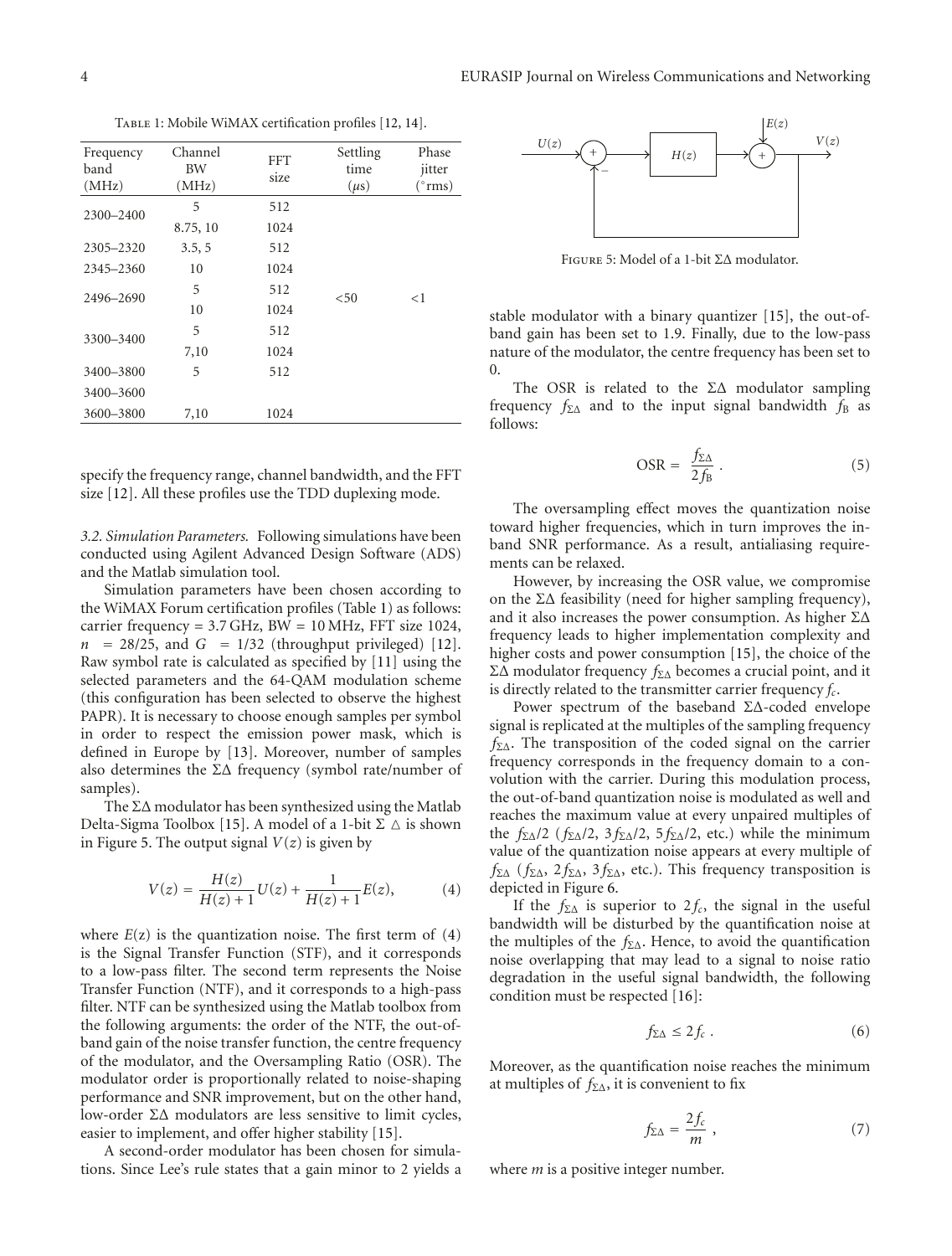

Figure 6: Modulation of the envelope ΣΔ coded signal.



Figure 7: Allocated frequency band and individual channels.

This choice also simplifies the circuit implementation and the synchronization between the envelope and phase, because the same reference frequency can be used for both, the PLL and the ΣΔ modulator.

In this paper, the factor *m* has been set to 2, and the carrier frequency is 3.7 GHz. Therefore, the same frequency has been chosen for the ΣΔ modulator.

From Table 1, it can be seen that the WiMAX frequency band from 3.4 to 3.8 GHz is divided into two bands of 200 MHz. In order to analyze the higher carrier frequency of 3.7 GHz, the second band has been chosen for simulations.

A 100-MHz bandwidth is considered at the output of the transmitter, and, therefore, any 10 MHz channel within this band can be transmitted (Figure 7).

Instead of a feed-forward structure, a feedback ΣΔ structure has been selected because of its flat response, lower risk of overvoltage, and better stability [15].

#### **4. Frequency Synthesizer**

In the previous sections, an ideal frequency synthesizer has been considered. This section investigates the impact of a real frequency synthesizer on the performance of the previously presented modified polar ΣΔ architectures.

A frequency synthesizer generates a local frequency that is mixed with the incoming RF signal to create a lower frequency signal that can be digitized and processed in the baseband IC. A frequency synthesizer has to provide all necessary frequencies for the down-and upconversion with proper channel spacing that corresponds to the channel bandwidth or to the frequency raster. Frequency switching has to be performed agilely, with respect to settling time requirements of the standard. Moreover, the local frequency synthesizer has to fulfil the tightest signal purity requirements that can be expressed in terms of the integrated phase noise and the spurious output. These requirements given by the Mobile WiMAX standard are summarized in Table 1 [12, 17].

It can be seen that the most critical requirements are given in terms of the integrated phase noise and the settling time. The integrated phase noise is to be less than 1◦ rms within an integration bandwidth of 1/20 of the tone spacing (modulated carrier spacing) to 1*/*2 of the channel bandwidth [17]. Thus for smaller channel bandwidths, the integration of the phase noise can start from as low as a few hundred Hertz, which results in worse phase jitter performance. Moreover, the frequency synthesizer has to settle within less than 50 *μ*s [18]. The minimum required frequency resolution is derived from the required channel raster, which is 250 kHz.

*4.1. Frequency Synthesizer Architecture.* Due to very high requirements given by the Mobile WiMAX standard, a PLLbased fractional-N frequency synthesizer has been chosen. This PLL architecture can achieve very small frequency resolution equal to the fractional portion of the reference frequency and hence improve the in-band phase noise performance. Frequency synthesizer presented in this paper employs a switched loop bandwidth topology that significantly improves the settling time performance [19, 20]. A simplified linear model of the synthesizer is depicted in Figure 8.

This model includes a tristate PFD (Phase Frequency Detector) that produces output *up* and *down* signals proportional to the phase and frequency difference between the reference and the feedback signal. The PFD employs two positive edge-triggered resetable FF (Flip-Flops) to detect the phase and frequency difference and one AND gate to monitor the *up* and *down* signals. The upper FF is clocked by *f*ref, the lower by *f*div. Signals *up* and *down* are used to switch current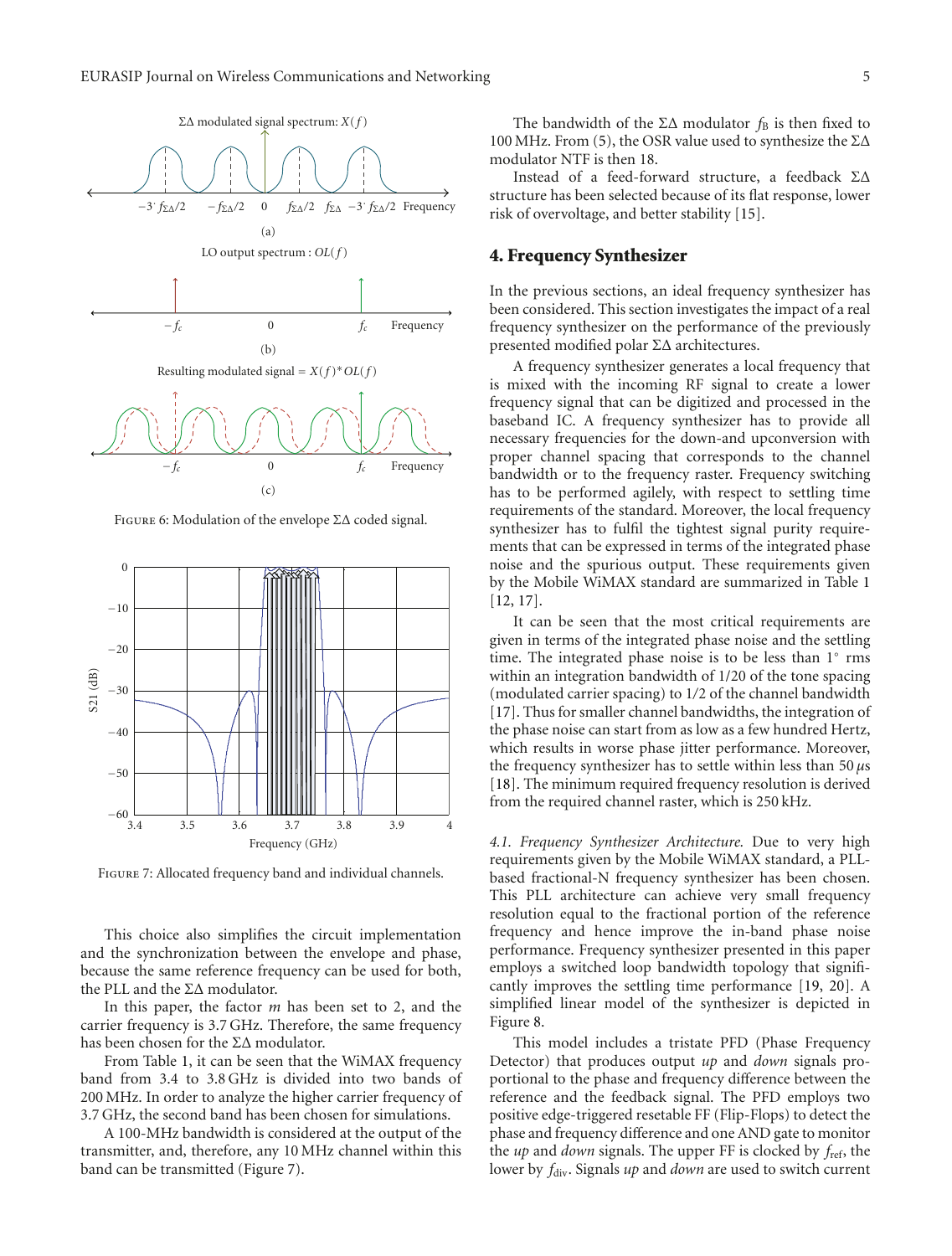sources in the Charge Pump (CP). These CP current pulses change the voltage drop on the loop impedance and tune the VCO with tuning gain of 125 MHz/V and tuning range of 3.4–3.88 GHz.

The basic idea behind the switched loop bandwidth topology is to use a larger loop bandwidth during the frequency transition and, then, after a certain programmable period, to shift the loop bandwidth to the normal narrow value. To understand the switching principle, let us have a look at the PLL control theory and the PLL linearized model. The effect of a closed feedback loop on the input reference signal  $\varphi$ <sub>in</sub> can be described by the closed loop transfer function  $T(s)$  as

$$
T(s) = \frac{\phi_{\text{out}}(s)}{\phi_{\text{in}}(s)} = \frac{G(s)}{1 + G(s)H} \,, \tag{8}
$$

where *G*(*s*) represents the open loop transfer function and *H* corresponds to the division factor 1/*N*.

Now, let us define the CP/PFD gain as  $K_d$  that equals  $I_{cp}/2\pi$ , the VCO gain  $K_{vco}$  and the loop filter trans-impedance *F*(*s*). Hence, (8) turns into

$$
T(s) = \frac{K_d K_{vco} F(s)/s}{1 + K_d K_{vco} F(s)/Ns} \ . \tag{9}
$$

The transimpedance of the second-order loop filter depicted in Figure 9 is given by

$$
F(s) = \frac{1 + sC_2R_2}{s(C_1 + C_2)(1 + sC_1C_2R_2/C_1 + C_2)}.
$$
 (10)

The angular open loop crossover frequency and the phase margin (hereafter referred to as  $\omega_c$  and  $\theta_c$ , resp.) are defined at the point where the open loop gain reaches unity. This can be expressed as  $||G(s)H|| = 1$  (0 dB), where  $G(s)H$  is given by

$$
G(s)H = \frac{K_d K_{vco} F(s)}{sN} = \frac{I_{cp} K_{vco} F(s)}{2\pi sN}.
$$
 (11)

By defining time constants  $T_2$  and  $T_1$  of zero and the pole in the second order loop filter transfer function, respectively, as  $T_2 = C_2 R_2$ ,  $T_1 = C_1 C_2 R_2 / (C_1 + C_2)$ , the equation can be written as

$$
|G(s)H|_{s=j\omega} = -\frac{I_{CP}K_{VCO}}{2\pi\omega_c^2 N} \cdot \frac{1+j\omega_c T_2}{1+j\omega_c T_1} \cdot \frac{1}{C_1+C_2} ,\quad (12)
$$

and then, the open loop phase margin  $\theta_c$  reads

$$
\theta_c[\text{rad}] = \pi + \arctan(\omega_c T_2) - \arctan(\omega_c T_1). \tag{13}
$$

Let us consider a situation, where the crossover frequency is increased by factor  $\alpha$  in order to increase loop bandwidth and hence decrease the settling time. This adjustment is applied only during the frequency transition. To ensure the loop stability at  $\alpha \cdot \omega_c$ , the phase margin defined in (13) has to remain constant. This can be done by means of reducing the value of  $T_2$  and  $T_1$  by the factor  $\alpha$  with help of a parallel resistor *Rs* as displayed in Figure 9.



Figure 8: Linear model of a fractional-*N* charge pump synthesizer.



Figure 9: Open loop gain for both PLL loop filter configurations. The loop stability is unaffected (phase margin remains constant= 44*.*7◦ ).

Moreover, the product of all elements in (12) has to be increased by factor of  $\alpha^2$  as the angular frequency  $\omega_c$  in (12) is in the power of two. This can be done by means of increasing the charge pump current  $I_{cp}$  by factor  $\alpha^2$ .

The speedup mode in our architecture is achieved when the CP current is increased by a factor of 16 ( $I_{cp} \rightarrow 16 \cdot I_{cp}$ ) while reducing the dumping resistance by factor of 4 ( $R_2 \rightarrow$ *R*2*/*4). Hence the PLL open-loop cross-zero frequency and the zero and pole frequency  $(1/R_2C_2$  and  $1/[R_2C_1C_2/(C_1 +$  $(C_2)$ ]) are all increased by a factor of 4. The loop stability remains unaffected. The dumping resistance is reduced by factor of 4 by using an extra parallel resistor *Rs*. This resistor is chosen such that the parallel combination of the dumping resistor  $R_2$  and the resistor  $R_s$  equals to 1/4 of the original value of the dumping resistor  $R_2$ . To determine the optimal moment to shift the loop bandwidth to the normal (narrow) value, the following simulation has been carried out. Settling time has been monitored while changing the time spent in the wideband mode during the frequency transition. This time period has been calculated by the reference counter in terms of reference frequency cycles. One reference cycle equals to 31.25 ns  $(1/32 \cdot 10^6)$ . It has been found that the major settling time improvement due to the speedup mode occurs approximately within the first 425 reference cycles, which corresponds to 13.3 *μ*s. From this moment onward, the settling time remains roughly constant, and hence it is no more beneficial to stay in the wideband mode. This time period has been considered as the optimal time to switch the loop bandwidth to the normal value. Figure 10 shows the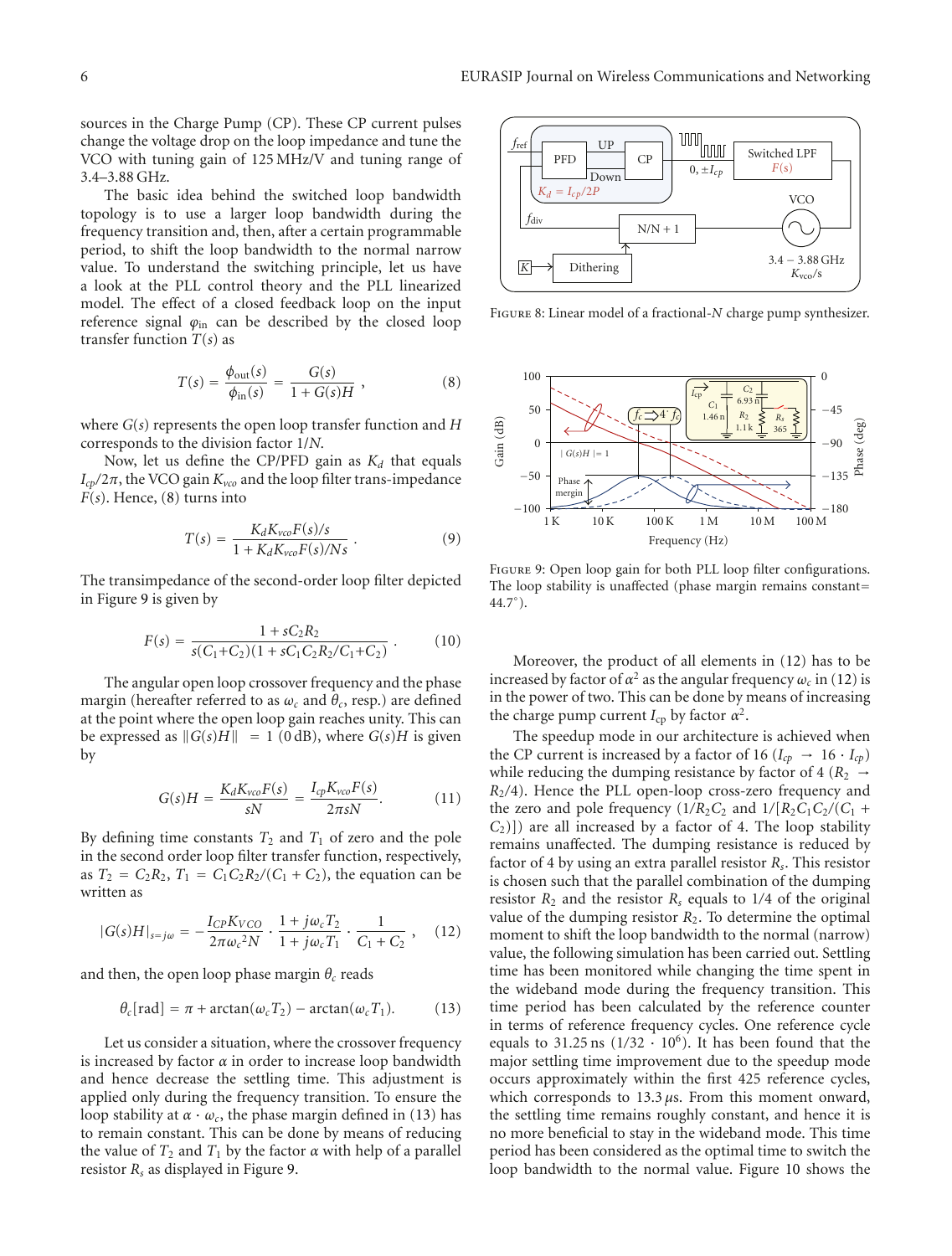

Figure 10: Transient responses of the PLL for two cases: speedup mode enabled/disabled (red/blue line, resp.). Plot (b) shows the absolute frequency error relative to the settling frequency 3.6 GHz.

corresponding transient response of the PLL synthesizer that hops from 3.5 to 3.6 GHz. Moreover, the absolute frequency error in reference to 3.6 GHz is depicted in Figure 10, plot b*)*.

Notice that the PLL can settle with the maximal accuracy of 1 Hz. This error is caused by the leakage current that flows from the CP to the loop filter and causes undesired voltage drop that tunes the VCO. In this particular simulation, the 1-Hz uncertainty was caused by 1 nA leakage current. In addition to that, the leakage current contributes to reference and fractional spurs.

Resulting phase noise performance of this synthesizer at the carrier frequency 3.7 GHz for both loop filter configurations is depicted in Figure 11 along with corresponding adjustment of loop filter parameters.

The integrated phase noise *σ*rms has been calculated from 488 Hz to 5 MHz. This integration bandwidth corresponds



Figure 11: Phase noise performance at 3.59 GHz. Dashed line corresponds to the noise behaviour at the PLL output during the frequency transition (wideband mode).



Figure 12: Signal spectrum of the modified polar ΣΔ architecture  $(f_{\Sigma\Delta} = 3.7 \text{ GHz}).$ 

to the channel bandwidth 10 MHz and FFT size 1024. It is evident that the integrated phase noise has risen in the transient mode due to the PLL bandwidth enlargement, but on the other hand, the settling time has dropped from 75.7 *μ*s to 14.4 *μ*s. Moreover, as the wideband mode is employed only during the frequency transition, which is very short, the higher phase noise does not affect the performance of the synthesizer. This performance of the frequency synthesizer has been considered during the cosimulations of the modified polar ΣΔ architectures and it has been observed that the overall performance of the transmitter in terms of the EVM has not been deteriorated (the EVM  $= 1.4\%$  in both cases).

# **5. Simulation Results of the Digital Mixing Architecture**

Figure 12 presents the output spectrum of the modified polar ΣΔ architecture as described in the Section 2.1.

Figure 13 presents the output spectrum of the digital mixing polar ΣΔ architecture described in the Section 2.2. Simulation parameters are summarized in Sections 3 and 4.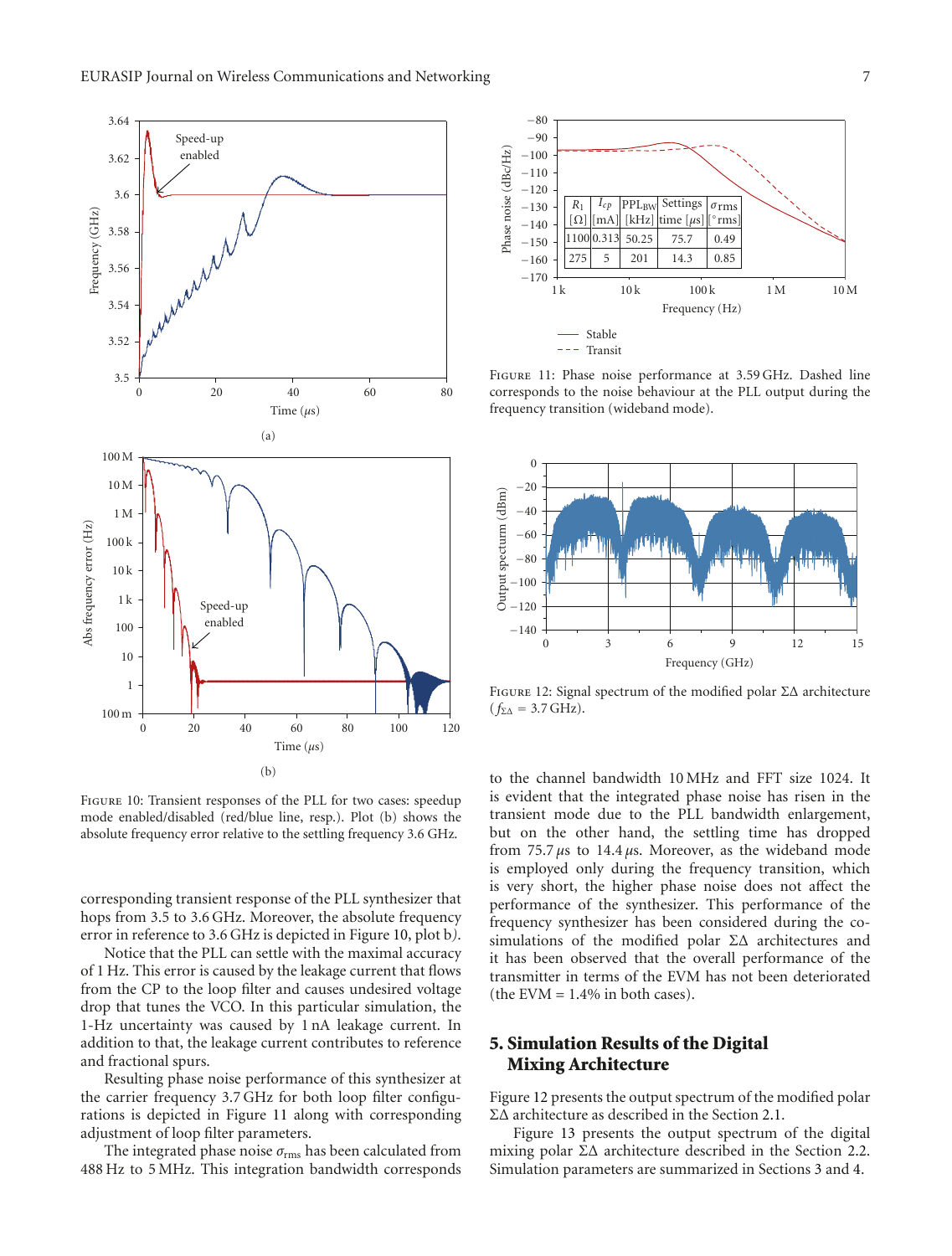

Figure 13: Signal spectrum of the polar ΣΔ architecture with digital mixing ( $f_{\Sigma\Delta}$  = 3.7 GHz).

Table 2: Maximum possible oversampling ratio for the most diffused mobile communication standards.

| Standard                     | Frequency<br>[MHz] | $f_c$<br>[MHz] | Band<br>[MHz] | Channel<br><b>BW</b><br>[MHz] | OSR         |
|------------------------------|--------------------|----------------|---------------|-------------------------------|-------------|
| <b>GSM 900</b>               | 890-915            | 902.5          | 25            | 0.2                           | 18/<br>2256 |
| <b>DCS 1800</b>              | 1710-1785          | 1747.5         | 75            | 0.2                           | 11/<br>4368 |
| UMTS/<br>WCDMA               | 1920-1980          | 1950           | 60            | 5                             | 16 / 195    |
| <b>UMTS</b>                  | 1900-1920          | 1910           | 20/           | 5                             | 47/191      |
|                              | 2010-2025          | 2012.5         | 15            |                               | 67/201      |
| 802.11 b/g                   | 2400-2483.5        | 2441.75        | 83.5          | 11                            | 14/110      |
| 802.11a                      | 5150-5350          | 5250           | 200           | 20                            | 13/131      |
|                              | 2300-2400          | 2350           | 100           |                               | 11/117      |
| Mobile<br>WiMAX<br>(802.16e) | $2496 - 2690$      | 2593           | 194           |                               | 6/129       |
|                              | $3300 - 3400$      | 3350           | 100           | 10                            | 16/167      |
|                              | $3400 - 3600$      | 3500           | 200           |                               | 8/175       |
|                              | $3600 - 3800$      | 3700           | 200           |                               | 9/185       |

It can be seen that a single frequency component (that was not present in the analog mixing ΣΔ architecture) appears at  $3f_c$  (11.1 GHz, see Figure 13). The spectrum replication, which is common in the digital mixing, can lead to noise overlapping and may deteriorate the SNR in the transmission bandwidth. Therefore, to assure the overlapping-free transmission, the  $\Sigma\Delta$  modulator frequency has to be chosen according to (6) and (7). Unfortunately, these conditions are not always easy to respect in a multiradio system, and there is always a tradeoff between the high oversampling ratio and the feasibility and implementation of the ΣΔ modulator. Certain communication standards may require a very high oversampling ratio of the ΣΔ modulator even though their transmitting frequency is not relatively high. This fact points out the importance of the correct evaluation of the relation between the signal bandwidth and the carrier frequency for each communication standard [21].

Let us consider again the WiMAX case. Even though the bandwidth chosen to calculate the OSR is 100 MHz, the real occupied bandwidth during the transmission will be only 10 MHz (i.e., the channel bandwidth). However, the choice of using the allocated bandwidth for the OSR calculation instead of the channel bandwidth is justified, because the quantification noise is minimised in the whole frequency band. This assumption in turn alleviates requirements for the output RF filter.

Another reason for choosing a wider bandwidth for the ΣΔ modulator is to avoid the convolution noise that appears during the recombination of the envelope and phase signals. The frequency band occupied by the phase signal is wider than the frequency band of the input signal, which implies that during the phase and envelope recombination (convolution in the frequency domain) one part of the envelope quantification noise can be introduced in the useful signal bandwidth and affect the final SNR performance.

Table 2 presents the maximum OSR that can be reached for given mobile communications standards. It is calculated from (5). There are two values; the first value is calculated according to the complete allocated bandwidth, and the second value is calculated according to the channel bandwidth.

#### **6. Conclusion**

In this paper, we have presented a polar  $\Sigma\Delta$  transmitter as a suitable candidate for multi-radio applications, and, moreover, we have proposed novel modifications and improvements to this architecture. Viability of using the proposed derivative architectures for multi-radio applications has been studied and validated on the Mobile WiMAX standard. It has been shown that proposed modifications can significantly decrease the overall circuit complexity compared to the previously proposed polar architectures. The latter modifications consider namely direct PLL modulation and digital mixing when recombining the envelope signal with the phase signal. Moreover, synchronization issues have been addressed as well. We have demonstrated that certain conditions related to the frequency of the ΣΔ modulator and the signal bandwidth need to be fulfilled to assure accurate operation and to maximize the SNR. It has also been shown that to achieve high oversampling ratio, polar architectures require high ΣΔ frequency. This has been demonstrated on the Mobile WiMAX standard and theoretical values for the maximum oversampling ratios for other communications standards have been calculated as well.

To approach to more realistic analyses, we didn't focus only on the polar architecture itself, but we have also investigated the impact of a real frequency synthesizer with its inherent imperfections (such as phase noise and spurious signals) on the performance of the overall architecture. The proposed synthesizer employs switched loop bandwidth topology, which allows operating in a wideband mode during the frequency transition and hence achieves high switching speed. A narrowband mode is employed in the stable state to achieve superior phase noise and spurious performance. The degradation of the EVM due to the synthesizer phase noise during the reciprocal mixing has been investigated as well, and it has been shown that the combination of the proposed